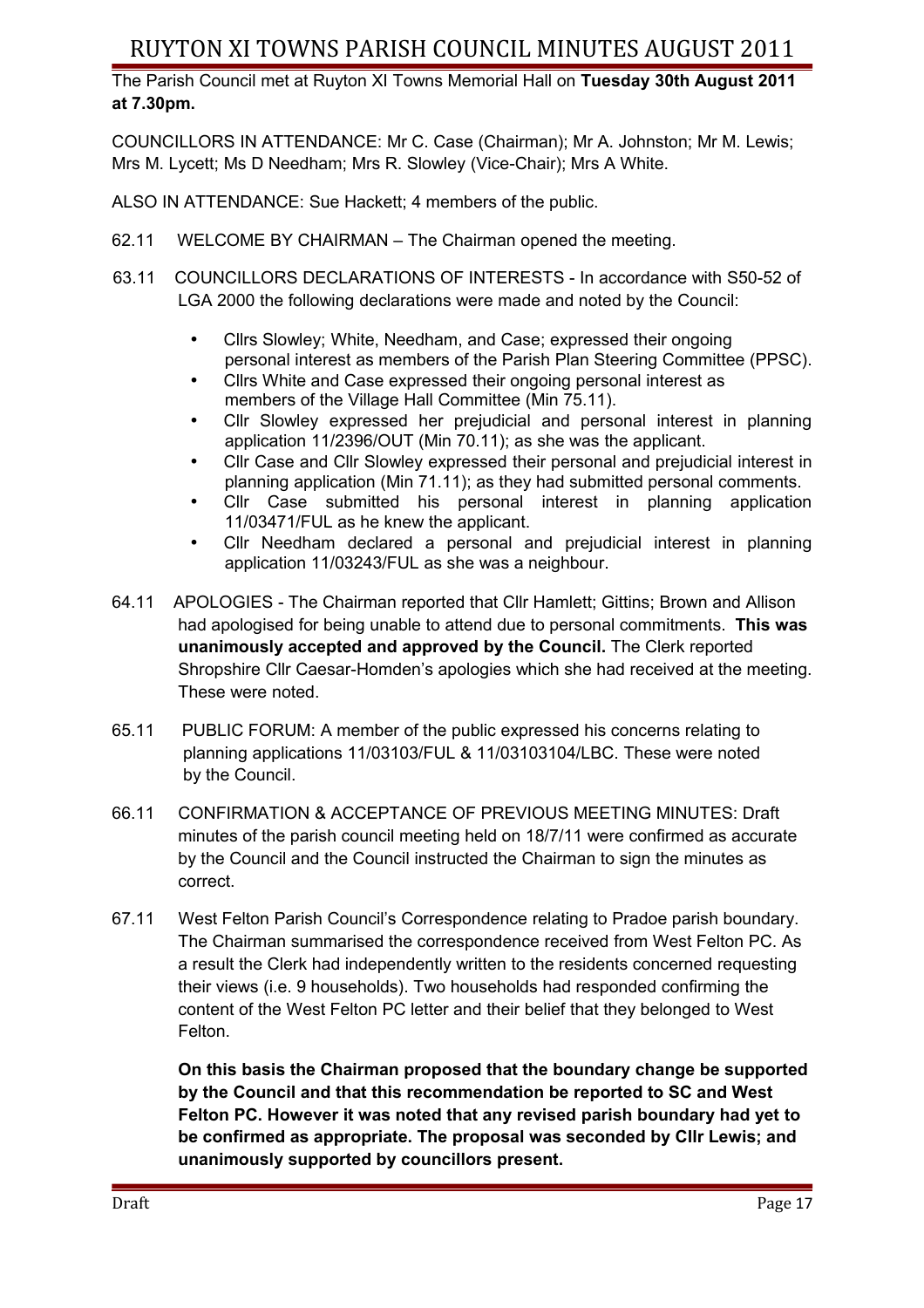- 68.11 CLERK'S REPORT & COMMUNICATION (See Appendix A; Relevant correspondence was brought to the attention of the Clerk as a result the Council agreed that:
	- a. The Clerk would follow up whether the Council's responses re SAMDev; Place Plans etc had been received and acted on by SC Planning Policy.
	- b. The NALC consultations as reported in the Clerk's report would not be responded to as a Council but by councillors in their individual capacity due to the limited time currently available.
- 69.11 SHROPSHIRE COUNCIL REPORT No report available.

## 70.11 OTHER LOCAL REPORTS:

(a) Dunning Close SC Consultation (b) Bridge Inn Field SC Consultation - Cllr Slowley reported that Clive Dean had been unable to update the Council as he had been instructed to update residents first prior to issuing a report to the Council. Cllr Lycett expressed her frustration in this matter which was supported by Council members. Council agreed that a written report on the public consultation should be requested from Cllr Aggie Caesar- Homden and Clive Dean in readiness for the meeting on 3-10-11.

 (c) Junior Football Pitch on Dr's Meadow – The Chairman stated that he still awaited a response from Mr Mitchell. The matter was deferred.

(d) LJC Report – By agreement deferred to the next meeting.

(e) Police Report – Unavailable; however the Chairman reported that damage had occurred to the "Copps Bridge"; which had been reported. This was noted

(f) Nesscliffe Advisory Group – By unanimous agreement the Council deferred the matter to the next meeting.

## 71.11 PLANNING

(a) To consider the following planning applications which have been notified to the Parish Council:

#### **Reference: 11/03104/LBC & 11/03103/FUL**

**Address: Shelvock Hall, Elbridge Cross Roads OS Ref: 337071 - 324023** Proposal: Alterations in connection with conversion of farm buildings to holidays lets; erection of 12 chalets and conversion of courtyard buildings to leisure function suites.

Council members discussed the application and its possible implications.

The *Chairman suspended standing orders and invited a local resident to speak about his concerns.*

The Chairman responded that given the assurances provided by Shropshire Council Planning the application did not intend to extend use of the permissions currently available to the applicants in respect of the use of the quad bike track i.e. it could be used 14 times a year without the applicant having to obtain a licence.

*Standing orders by agreement of the Council were reinstated.*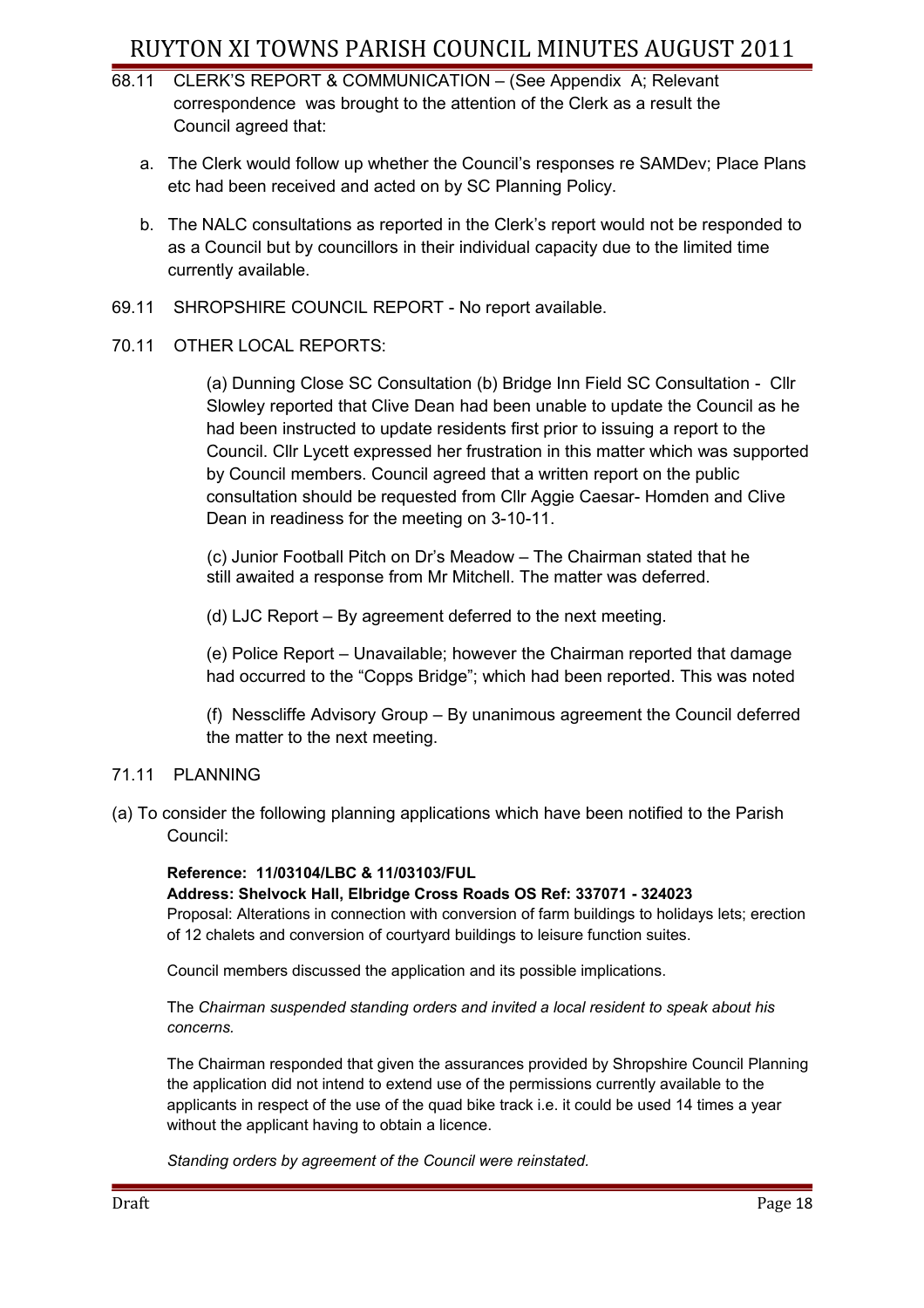The Chairman read out letters received from residents who had concerns about the proposal. Following further discussion and debate during which the Council considered the impact of the planning application on the local community given the limited information available a proposal was put forward by the Chairman:

**The Parish Council in principal supports the application as an alternative rural business enterprise but as it is incomplete they are forced to oppose the application as key considerations such as :**

- **A comprehensive access statement has not been presented in full with a supporting business plan at the time of this meeting.**
- **The generation of unreasonable noise levels to neighbouring properties has not been analysed and properly considered.**
- **The development of the existing barns prior to the construction of additional wooden chalets is in keeping with present Planning policy and not advocated in this instance.**

**These issues were considered to be key concerns which impacted on the local community and as such relevant to the application.**

**In addition the historic importance of the site was noted by the Council; who support the need to carry out archaeological surveys and would recommend that they be considered as planning conditions prior to the development of the site.** ( Proposed CC; Seconded AJ; All in favour.)

**Reference: 11/03572/FUL Kynaston Farm, School Road, Ruyton XI Towns** Proposal: Erection of a car port **Council resolved without dissent to make no comments.** ( Proposed CC; Seconded RS. )

#### **Reference: 11/03577/LBC & 11/03576/FUL Bridge Inn, Brownhill, Ruyton XI Towns, Shrewsbury**

Proposal: Change of use from public house (A4) to residential dwelling (C3) together with internal and external alterations affecting a Grade II Listed Building

**Council resolved without dissent to make no comments.** ( Proposed CC; Seconded AJ. )

**Reference: 11/03157/FUL Land At , Weirbrook, West Felton, Shropshire, SY11 4EP** Proposal: Conversion of former Malthouse into two, 3 bedroomed dwellings and associated alterations together with the erection of an affordable dwelling and reinstatement of access onto main highway.

**Council resolved without dissent to make no comments.** ( Proposed CC; Seconded RS. )

#### *Cllr Needham left the room:*

**Reference: 11/03243/FUL 7 Aldersley Way Ruyton XI towns SY4 1NE** Proposal: Proposed single storey extension to rear and side of garage and first floor extension to main house; including new garden wall to provide bin storage. **Council resolved without dissent to make no comments.** ( Proposed CC; Seconded ML )

 *Cllr Needham returned to the room.*

 *Cllr Slowley left the room.*

**Reference: 11/02396/OUT The Old School House School Road Ruyton**  Outline application for the erection of **one** detached dwelling; notification of amendment to proposals notified by letter from SC V Hodgson on 19/8/11. The chairman outlined the changes.

**Council resolved without dissent to make no comments.** ( Proposed CC; Seconded AJ. )  *Cllr Slowley returned to the room***.**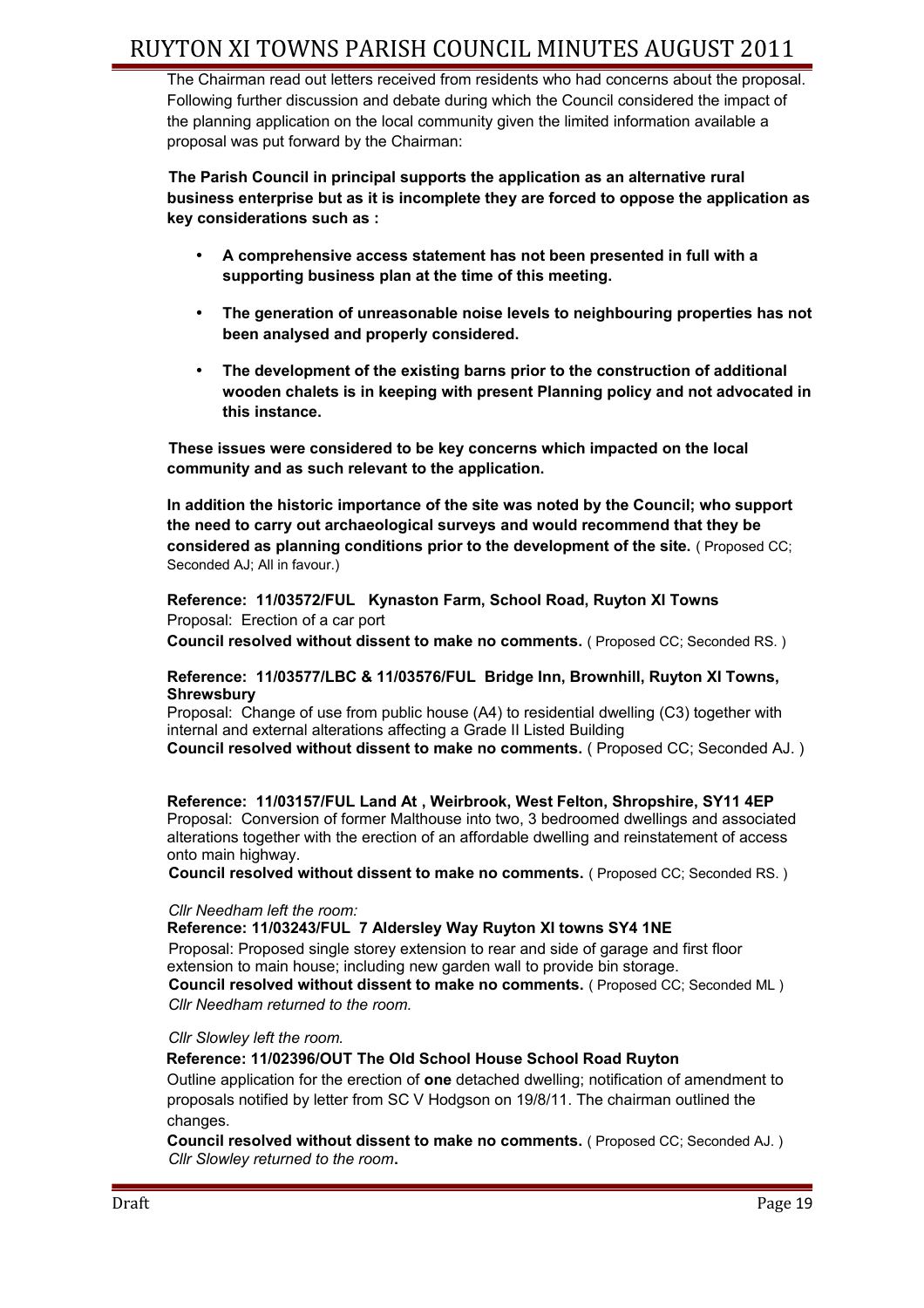## **Reference: 11/03232/LBC Talbot Inn, Church Street**

Proposal: Alterations in association with conversion of barn to letting rooms affecting a Grade II Listed Building **NOTE : THIS APPLICATION HAS SINCE BEEN WITHDRAWN**

**Reference: 11/03471/FUL 1 Oaklands, Erect single story rear extension. Council resolved without dissent to make no comments.** ( Proposed CC; Seconded RS )

(b) The Chairman read out the following planning decisions notified to the Council:

Reference: 10/03995/OUT Address: Purton Villa, Church Street, Ruyton Xi Towns, Shropshire, SY4 1LA Proposal: Outline application for the erection of two dwellings SC Decision: Grant Permission

Reference: 11/00498/MAW (validated: 09/02/2011) Address: Wind Turbine Site, Abbotsmoor Farm, Haughton, West Felton, Shropshire Proposal: Installation of 1 wind turbine (66m high), erection of small substation, formation of new access track and hardstanding and associated infrastructure SC Decision: Grant Permission

11/02326/FUL The Trap; West Felton, Erection of 2 storey and single storey extensions to rear elevations and alterations to existing roof line PERMISSION GRANTED

11/02328/FUL Water Treatment Works, Pound Lane, Ruyton Xi Towns, Shropshire Proposed: Proposed non material amendment attached to planning permission 08/15681/FUL to amend Condition 3. SC Decision awaited as the Clerk has not been notified of it.

72.11 PURTON VILLA PLANNING APPLICATION – Following some discussion and as advised by the Clerk it was not considered relevant by the Council to vote on the proposal put forward by Cllr Slowley as documented in the meeting agenda as the matters would form part of a subsequent detailed planning application and the Council had decided in Nov'2010 that it had no issues with the application ref 10/03995/OUT.

## 73.11 FINANCE

a. Council considered and approved the following payments which are supported by invoices etc also note decision at point 75.11. Cllrs Lewis and Lycett were instructed to check and sign the appropriate paperwork.

| Chg No | Supplier                               | Description                                                                | £       |
|--------|----------------------------------------|----------------------------------------------------------------------------|---------|
| 267    | The Clerk                              | Pay second quarter                                                         | 1377.28 |
| 268    | The Clerk                              | Mileage/Postage Reimbursement of<br>quarterly telephone/Broadband facility | 56.73   |
| 269    | <b>Staples</b>                         | Printer                                                                    | 59.77   |
| 271    | Mazars                                 | Audit                                                                      | 162.00  |
| 272    | <b>Russell Sanders Royle</b>           | Village Hall ramp                                                          | 265.00  |
| 273    | DE Peate                               | July mowing                                                                | 142.50  |
| 274    | Parish Planning Steering Committee     | S137 Grant - PPSC Hall booking<br>costs                                    | 20.00   |
| 275    | Ruyton XI Towns Village Hall Committee | S137 Grant - Flower Show                                                   | 50.00   |